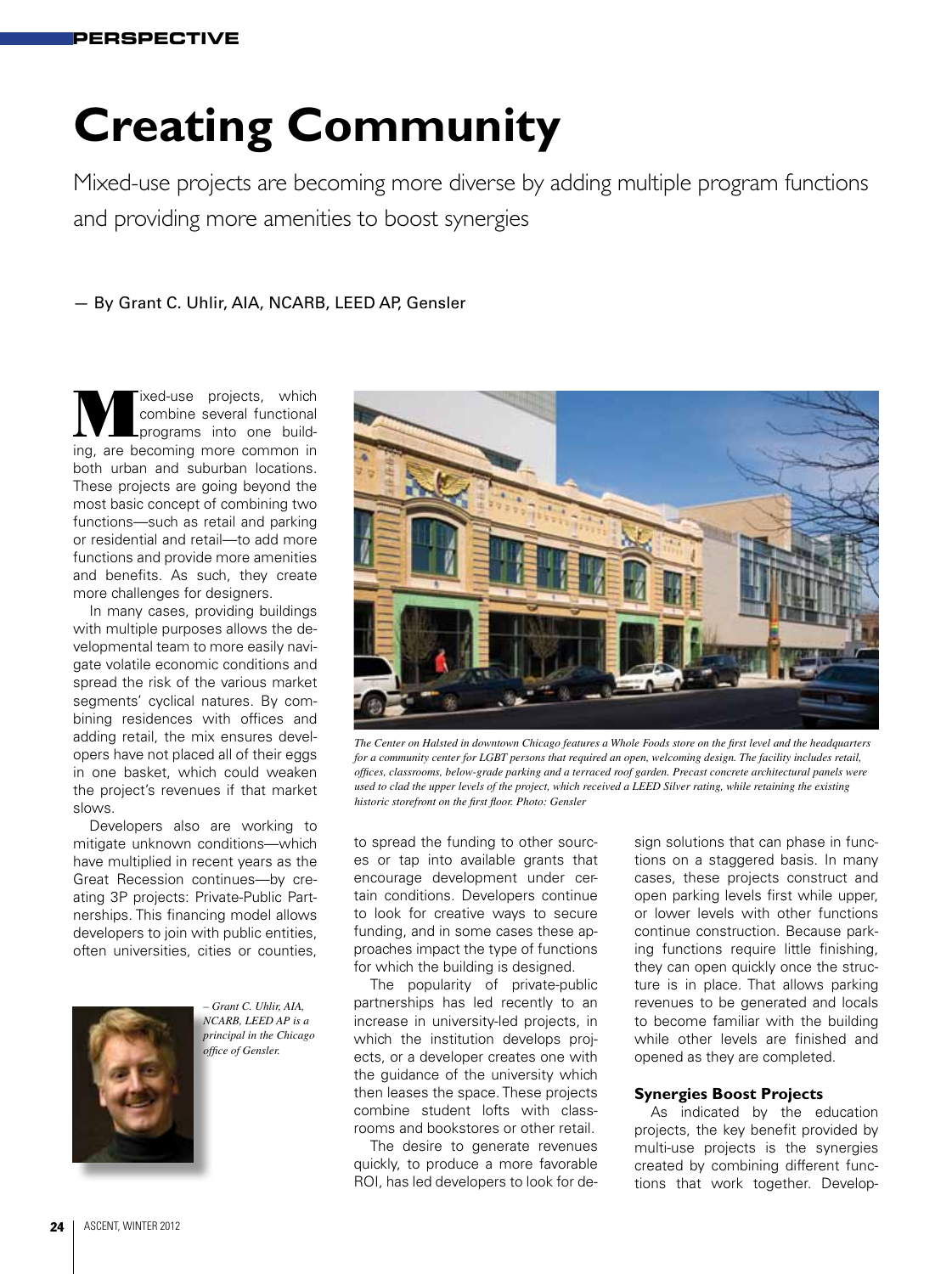

The popularity of private-public partnerships has led to an increase in university-led projects.

ers of any residential or commercial office property today want to create additional functions that provide amenities for the building's users. Most often, these functions focus on retail or restaurant options, but they can extend to fitness centers, theaters, recreational facilities, and other entertainment options.

Their goal is to extend the hours in which the building is used, including daylight hours for residential properties and evening hours for commercial-office properties. This design provides activity throughout the day and creates a vibrant and active community that allows each function to build on others.

As part of this community building, more projects have focused on providing green space or communal areas that help tenants create connections to others in the building. This approach helps build a neighborhood feeling that is enhanced by having other amenities included in the project.

Combining functions also proves attractive to retailers, who benefit

from more activity in the building and can target demographically-appealing segments that fit their own products. These functions often build on each other, as building tenants want amenities to be close to home, which requires retail activity, while retailers are looking for a critical mass of local customers to ensure the store's longterm success. Once a base of activity is established, the rest can build quickly to create an active location.

## **Rental Driving Projects**

Rental residential drives most mixed-use projects being built today, with the economy remaining in the doldrums. This category benefits from the housing bust, which has driven many homeowners to look for more economical housing. Many previous rental units have been converted to condominiums, reducing supply just as demand rises. Over the past 18 to 24 months, the condominium-to-rental 'reverse conversion' trend supports this.

As competition grows, customers are demanding more amenities, such as interior parking, commons facilities, fitness centers, green space, retail, and restaurant options. Developers want to add these benefits, as they help differentiate a new project from other available options. Thus the other functions serve as marketing tools.

A key option inherent in a project's location is the availability of nearby transportation centers. With more people returning to the city and looking for convenient ways to get to work and cut commuting time, locating projects near subways, trains and other transport creates an additional amenity that can create differentiation.

Today, virtually all office projects, and even predominantly located parking structures, are including a retail element. By adding storefronts to the first-floor level, buildings create more activity and visual interest which attracts pedestrian attention. These spaces also help generate revenue that boosts the project's success.

Adding retail takes careful planning to ensure it provides attractive space for a variety of possibilities. Lease spaces can't be too narrow or too deep, as retailers want wide, sometimes column-free, areas to encourage merchandising sight lines and to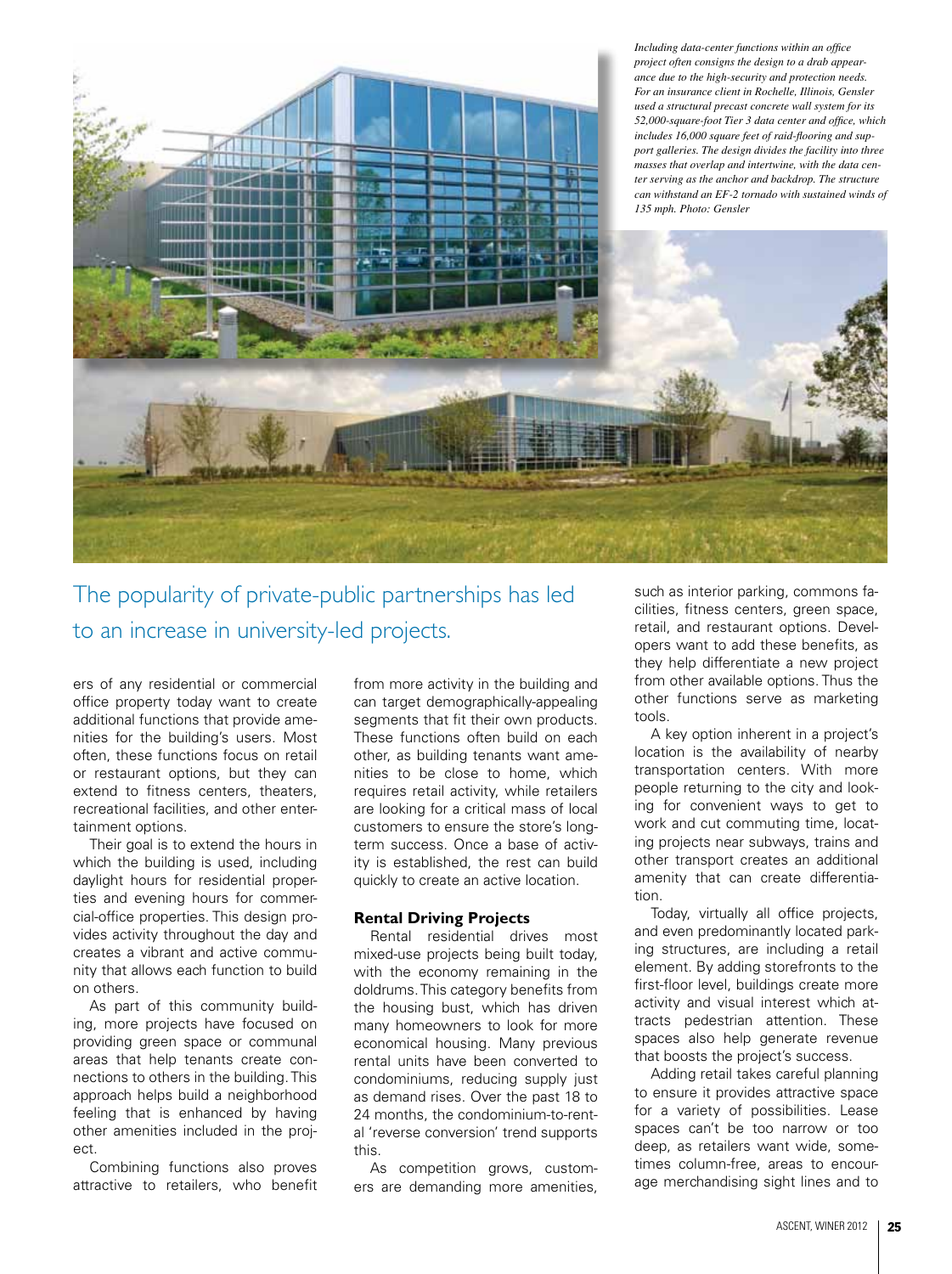avoid a claustrophobic feel. Properly planning spaces for retail activity will ensure they can be marketed and filled quickly.

At the same time, providing the open spaces on lower levels that retailers prefer can create challenges for designing residential or office spaces on upper levels. These floors require smaller, more compartmentalized modules that may add higher structural loads that must be accounted for in providing the support on lower levels.

Careful attention also has to be paid to how much retail space is being added to the overall development mix. Too much retail space can leave stores empty and make the building's main face feel stagnant. At the same time, providing too little can cut into the activity and excitement of the project and eliminate potential revenue generation. Proper balance and flexibility are paramount.

In some cases, developers are creating two-story retail spaces to take full advantage of the potential for generating retail revenues. These spaces create more challenges, as it can be difficult to draw customers in to second-story retail. Adjacent parking facilities that align with, and are accessible to, upper level retailers are also favorable. Above two levels, retail becomes extremely challenging unless the locations are destination sites, such as food courts, restaurants, spas or theaters.

Attracting major retailers and national chains requires additional planning. These retailers will require specific amounts of parking space based on their square footage, which must be included in the parking requirements being built. Typically, the parking space provided for these projects exceeds that which is required by local codes.

## **Parking Usually Included**

Virtually every mixed-use project today and many single-use residential and commercial properties contain parking levels. This amenity has become critical to users of all types, and it serves as either a marketing benefit or a revenue generator for the developer.

Parking provides a versatile aspect

to these projects, because it can be located in any position and prove successful. Below-grade parking can become extremely expensive, but it can be a solution for projects in which height becomes an issue or locating parking on higher levels creates other architectural problems. Dealing with ground-water issues, excavation costs and ramping needs can boost per-stall costs and create budget challenges that developers try to avoid.

Grade-level parking offers another option. Typically, storefront retail can be added along key pedestrian traffic ways while maintaining sufficient parking spaces behind these retail spaces within the building's footprint. In some cases, the parking will extend to upper levels as well.

Some projects use the entire first level and even the second for retail, requiring parking levels to be raised higher. Indeed, with two-story retail, even more space is required for parking to supply sufficient spaces for the retail square footage.



*The 90,000-square-foot Barneys New York store in Chicago's Gold Coast neighborhood includes a restaurant on the top floor and additional storefront retail at street level. The*  façade consists of two-story architectural precast concrete panels on all floors above the first, which features limestone. This stacked format allowed speedy erection and overall cost efficiencies. The panels were acid etched, with a mix formulated to simulate natural stone. Joint patterns, reveals and deeply notched recesses at the panel edges allowed the *window-opening design detailing to create the desired depth and shadow lines. The panels helped the project achieve a LEED Silver rating. Photo: Gensler*